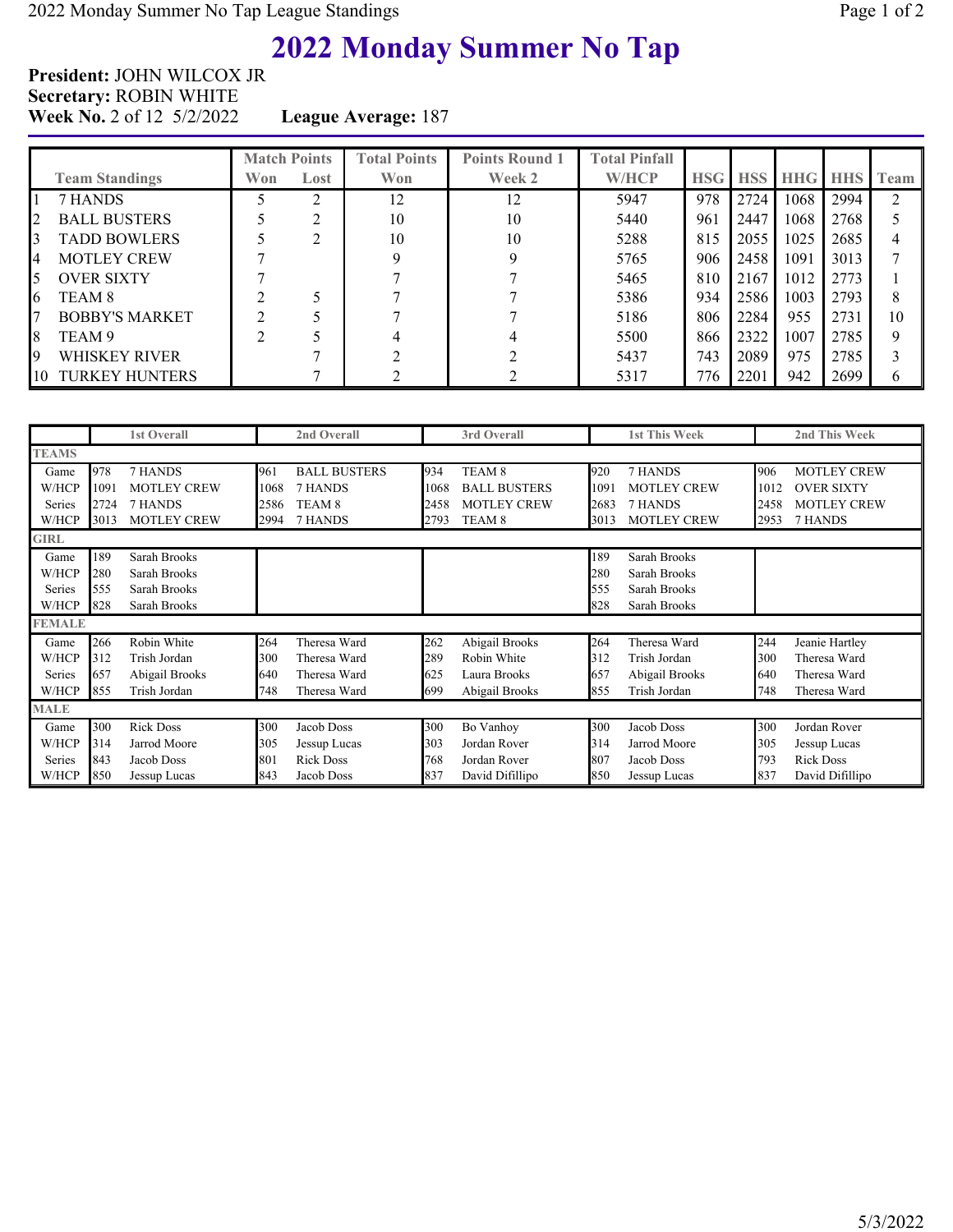024 Joe Heath 6 | 1164 | 194 | 32 | 249 | 596 | 277 | 680 025 Allen Price 6 | 1123 | 187 | 38 | 221 | 596 | 249 | 680

| <b>Individual Records</b>   | Gme | <b>Pins</b> |     | Ave HCP |     |     | <b>HSG   HSS   HHG   HHS  </b> |     |     | <b>Individual Records</b> | Gme | Pins Ave |     | <b>HCP</b>     | <b>HSG</b> |     | <b>HSS HHG HHS</b> |     |
|-----------------------------|-----|-------------|-----|---------|-----|-----|--------------------------------|-----|-----|---------------------------|-----|----------|-----|----------------|------------|-----|--------------------|-----|
| <b>1 OVER SIXTY</b>         |     |             |     |         |     |     |                                |     |     | <b>7 MOTLEY CREW</b>      |     |          |     |                |            |     |                    |     |
| 001 Theresa Ward            | 6   | 1208        | 201 | 26      | 264 | 640 | 300                            | 748 |     | 026 Ken Lewis             | 3   | 732      | 244 |                | 278        | 732 | 278                | 732 |
| Dan Ward<br>002             | 6   | 1022        | 170 | 54      | 198 | 542 | 243                            | 677 | 027 | David Difillipo           | 6   | 1323     | 220 | 9              | 270        | 741 | 302                | 837 |
| Chip Suchman<br>003         | 6   | 897         | 149 | 72      | 181 | 479 | 244                            | 668 | 028 | Trish Jordan              | 6   | 954      | 159 | 63             | 219        | 576 | 312                | 855 |
| 004<br>John Wilcox          | 6   | 1126        | 187 | 38      | 231 | 629 | 289                            | 803 | 029 | Gaines Kiser              | 6   | 1278     | 213 | 15             | 258        | 658 | 267                | 685 |
| 27 HANDS                    |     |             |     |         |     |     |                                |     | 030 | Danielle Bell             | 3   | 521      | 173 | 51             | 174        | 521 | 225                | 674 |
| 005<br><b>Rick Doss</b>     | 6   | 1594        | 265 |         | 300 | 801 | 300                            | 801 |     | 043 Rob Johnson           |     |          |     |                |            |     |                    |     |
| 006 Abigail Brooks          | 6   | 1301        | 216 | 12      | 262 | 657 | 276                            | 699 |     | <b>8 TEAM 8</b>           |     |          |     |                |            |     |                    |     |
| 007<br><b>Chasity Doss</b>  | 6   | 862         | 143 | 78      | 175 | 436 | 251                            | 664 | 031 | <b>Rick White</b>         | 6   | 1143     | 190 | 36             | 225        | 582 | 257                | 678 |
| 008 Jacob Doss              | 6   | 1650        | 275 |         | 300 | 843 | 300                            | 843 | 032 | Robin White               | 6   | 1148     | 191 | 35             | 266        | 612 | 289                | 681 |
| <b>3 WHISKEY RIVER</b>      |     |             |     |         |     |     |                                |     | 033 | Dave Barber               | 6   | 1398     | 233 |                | 277        | 748 | 277                | 748 |
| 009<br>Joe Haberkorn        | 6   | 1112        | 185 | 40      | 223 | 610 | 247                            | 682 | 034 | Anthony Walden            |     |          |     |                |            |     |                    |     |
| <b>Edsel Hopkins</b><br>010 | 6   | 1084        | 180 | 45      | 238 | 549 | 280                            | 675 |     | 044 Anthony Hughes        | 6   | 1283     | 213 | 15             | 274        | 644 | 288                | 686 |
| 011<br>Jessup Lucas         | 3   | 568         | 189 | 36      | 211 | 568 | 305                            | 850 |     | <b>9 TEAM 9</b>           |     |          |     |                |            |     |                    |     |
| 012 Cody Smith              | 6   | 936         | 156 | 66      | 181 | 484 | 253                            | 700 |     | 035 Jordan Rover          | 6   | 1447     | 241 |                | 300        | 768 | 303                | 777 |
| <b>4 TADD BOWLERS</b>       |     |             |     |         |     |     |                                |     | 036 | Zachary O Neal            | 6   | 1119     | 186 | 39             | 226        | 570 | 262                | 678 |
| 013<br>Trinka Testerman     | 6   | 939         | 156 | 66      | 213 | 503 | 269                            | 671 | 037 | Tyler Jordan              | 6   | 1011     | 168 | 55             | 206        | 517 | 265                | 694 |
| 014 Dee Baines              | 6   | 1170        | 195 | 31      | 265 | 603 | 291                            | 681 | 038 | Deven Dawson              |     |          |     |                |            |     |                    |     |
| 015 Aggie King              | 6   | 976         | 162 | 61      | 226 | 535 | 272                            | 673 | 045 | Oscar Doss                | 3   | 579      | 193 | 33             | 199        | 579 | 232                | 678 |
| 016 Dan King                | 6   | 943         | 157 | 65      | 184 | 529 | 266                            | 775 |     | 046 Kenrick Cochran       | 3   | 384      | 128 | 91             | 130        | 384 | 221                | 657 |
| <b>5 BALL BUSTERS</b>       |     |             |     |         |     |     |                                |     |     | <b>10 BOBBY'S MARKET</b>  |     |          |     |                |            |     |                    |     |
| 017 Larry Callahan          | 6   | 1243        | 207 | 20      | 278 | 647 | 291                            | 686 | 039 | Logan Patrick             | 6   | 1362     | 227 | $\overline{2}$ | 261        | 714 | 261                | 714 |
| 018 Jeanie Hartley          | 6   | 1134        | 189 | 36      | 244 | 579 | 277                            | 678 | 040 | Alicia Patrick            | 6   | 853      | 142 | 79             | 171        | 502 | 227                | 670 |
| 019 Crystal Vanhoy          | 6   | 1000        | 166 | 57      | 200 | 512 | 261                            | 695 | 041 | Ryan Patrick              | 6   | 989      | 164 | 59             | 203        | 552 | 244                | 675 |
| 020 Bo Vanhoy               | 6   | 1421        | 236 |         | 300 | 733 | 300                            | 733 | 042 | Jarrod Moore              | 6   | 1088     | 181 | 44             | 262        | 572 | 314                | 728 |
| <b>6 TURKEY HUNTERS</b>     |     |             |     |         |     |     |                                |     |     |                           |     |          |     |                |            |     |                    |     |
| 021<br>Sarah Brooks         | 6   | 939         | 156 | 66      | 189 | 555 | 280                            | 828 |     |                           |     |          |     |                |            |     |                    |     |
| 023<br>Laura Brooks         | 6   | 1095        | 182 | 43      | 224 | 625 | 243                            | 682 |     |                           |     |          |     |                |            |     |                    |     |
| 024 Loe Heath               | 6   | 1164        | 194 | 32      | 249 | 596 | 277                            | 680 |     |                           |     |          |     |                |            |     |                    |     |

|  | <b>Star Bowler for Game</b> |  | <b>Star Bowler for Series</b>                                                                      |
|--|-----------------------------|--|----------------------------------------------------------------------------------------------------|
|  |                             |  | Sarah Brooks 61 pins over average with 189 game Sarah Brooks 171 pins over average with 555 series |
|  |                             |  | Trish Jordan 93 pins over average with 219 game Trish Jordan 198 pins over average with 576 series |
|  |                             |  | Jarrod Moore 90 pins over average with 262 game Jessup Lucas 193 pins over average with 568 series |

| <b>Schedule</b>                                 |  |  | 15-16 17-18 19-20 21-22 23-24 |
|-------------------------------------------------|--|--|-------------------------------|
| 5/9/2022 7:00 PM 4*5 9*8 10*1 3*2 6*7           |  |  |                               |
| $5/16/20227:00 \text{ PM}$ 9*1 5*3 4*7 8*6 10*2 |  |  |                               |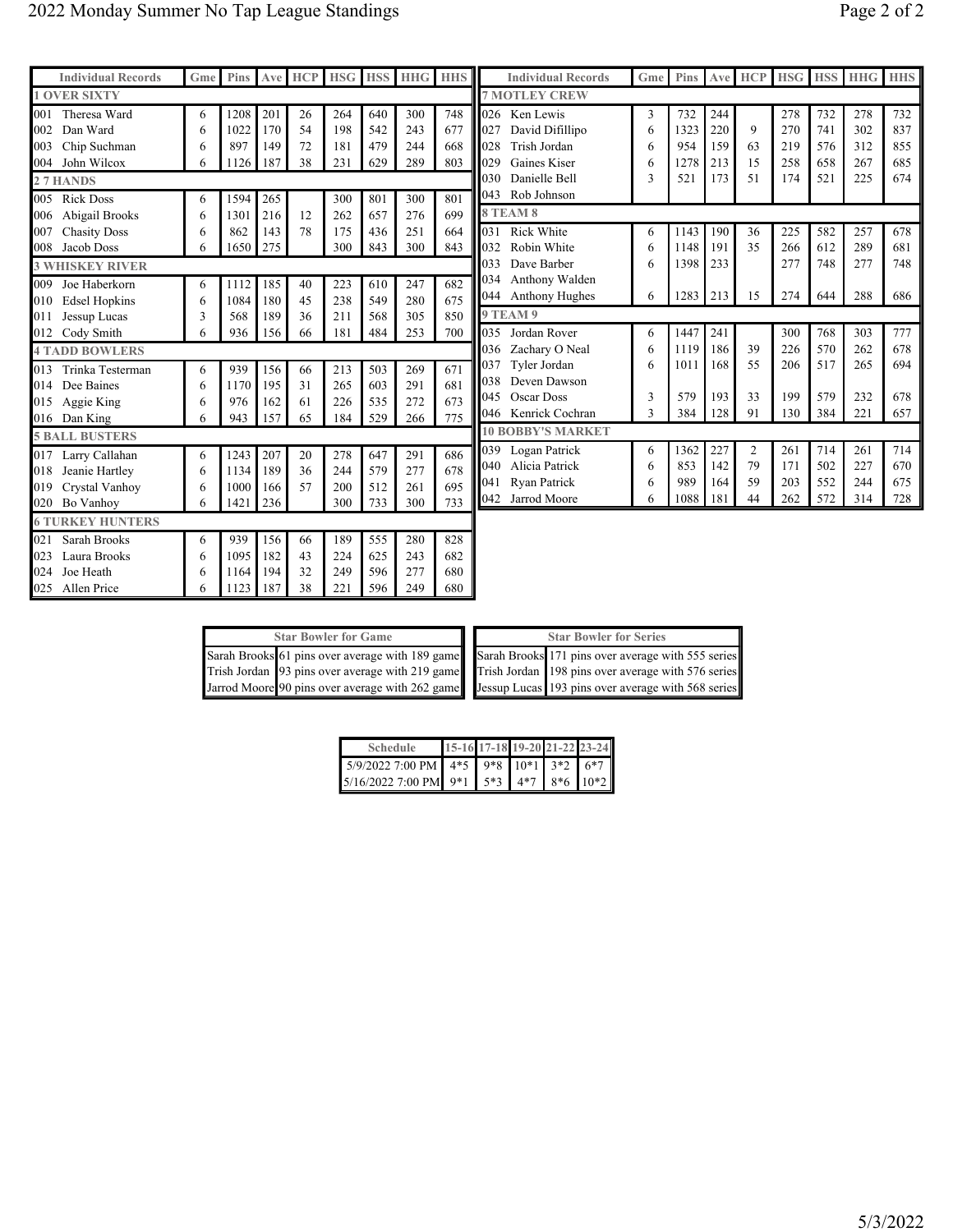## Interstate Bowl 2022 Monday Summer No Tap League Record Sheet

| Week 2 5/2/2022                          |     |                            |     |                |       |                         |  |                                      |     |                        |     |                |       |               |
|------------------------------------------|-----|----------------------------|-----|----------------|-------|-------------------------|--|--------------------------------------|-----|------------------------|-----|----------------|-------|---------------|
| <b>7 MOTLEY CREW</b>                     |     |                            |     |                |       | <b>3 WHISKEY RIVER</b>  |  |                                      |     |                        |     |                |       |               |
| <b>15</b><br>Lane                        | Ave | <b>HCP</b>                 |     |                |       | 1st 2nd 3rd Series Lane |  | -16                                  | Ave | <b>HCP</b>             |     | 1st 2nd 3rd    |       | <b>Series</b> |
| <b>DAVID DIFILLIPO</b>                   | 194 | 32                         | 216 | 270            | 255   | 741                     |  | <b>JOE HABERKORN</b>                 | 203 | 24                     |     | 146P 190P 166P |       | 502           |
| <b>DANIELLE BELL</b>                     | 173 | 51                         | 173 | 174            | 174   | 521                     |  | <b>EDSEL HOPKINS</b>                 | 183 | 42                     | 179 | 202            | - 154 | 535           |
| <b>TRISH JORDAN</b>                      | 126 | 93                         | 149 | 219            | 208   | 576                     |  | <b>JESSUP LUCAS</b>                  | 125 | 94                     | 211 | 182            | - 175 | 568           |
| <b>GAINES KISER</b>                      | 219 | 9                          | 196 | 243            | 181   | 620                     |  | <b>CODY SMITH</b>                    | 150 | 72                     | 147 | 169            | 168   | 484           |
|                                          |     | Net Total: 734             |     | 906            | -818  | 2458                    |  |                                      |     | <b>Net Total:</b>      | 683 | 743            | 663   | 2089          |
|                                          |     | Total Handicap: 185 185    |     |                | - 185 | 555                     |  |                                      |     | <b>Total Handicap:</b> | 232 | 232            | -232  | 696           |
|                                          |     | Gross Total: 919 1091 1003 |     |                |       | 3013                    |  |                                      |     | <b>Gross Total:</b>    | 915 | 975            | 895   | 2785          |
| Games Won $(W, L or D)$ : W              |     |                            |     | W              | W     | W                       |  | Games Won $(W, L \text{ or } D)$ : L |     |                        |     |                |       |               |
| <b>Match Points Won: 7 Points Won: 2</b> |     |                            |     | $\mathfrak{D}$ |       |                         |  | <b>Match Points Won:</b>             |     | <b>Points Won:</b>     |     |                |       |               |

#### 2022 Monday Summer No Tap League Record Sheet

| Week 2 5/2/2022                          |     |                                    |     |               |                |                         |                                      |     |                        |      |         |      |               |
|------------------------------------------|-----|------------------------------------|-----|---------------|----------------|-------------------------|--------------------------------------|-----|------------------------|------|---------|------|---------------|
| 1 OVER SIXTY                             |     |                                    |     |               |                |                         | <b>TURKEY HUNTERS</b><br>6           |     |                        |      |         |      |               |
| 17<br>Lane                               | Ave | <b>HCP</b>                         |     |               |                | 1st 2nd 3rd Series Lane | - 18                                 | Ave | <b>HCP</b>             |      | 1st 2nd | 3rd  | <b>Series</b> |
| THERESA WARD                             | 189 | 36                                 | 169 | 207           | 264            | 640                     | <b>SARAH BROOKS</b>                  | 128 | 91                     | 189P | 188P    | 178P | 555           |
| DAN WARD                                 | 180 | 45                                 | 130 | 162           | 188            | 480                     | <b>LAURA BROOKS</b>                  | 208 | 19                     | 150. | 150     | 170  | 470           |
| <b>CHIP SUCHMAN</b>                      | 159 | 63                                 |     | 178 102       | - 138          | 418                     | <b>JOE HEATH</b>                     | 198 | 28                     | 177  | 142     | 249  | 568           |
| <b>JOHN WILCOX</b>                       | 165 | 58                                 |     | 231 178       | 220            | 629                     | <b>ALLEN PRICE</b>                   | 198 | 28                     | 195  | 181     | 151  | 527           |
|                                          |     | <b>Net Total:</b> 708 649          |     |               | 810            | 2167                    |                                      |     | <b>Net Total:</b>      | 711  | 661     | 748  | 2120          |
|                                          |     | <b>Total Handicap:</b> 202 202 202 |     |               |                | 606                     |                                      |     | <b>Total Handicap:</b> | 166  | 166     | 166  | 498           |
|                                          |     | Gross Total: 910 851 1012          |     |               |                | 2773                    |                                      |     | <b>Gross Total:</b>    | 877  | 827     | 914  | 2618          |
| Games Won $(W, L or D)$ : W              |     |                                    |     | W             | W              | W                       | Games Won (W, L or D):               |     |                        |      |         |      | L             |
| <b>Match Points Won: 7 Points Won: 2</b> |     |                                    |     | $\mathcal{L}$ | $\overline{2}$ |                         | <b>Match Points Won:</b> Points Won: |     |                        |      |         |      |               |

#### 2022 Monday Summer No Tap League Record Sheet

| Week 2 5/2/2022                        |     |                            |          |               |     |                         |  |                                        |                         |                           |     |     |             |               |
|----------------------------------------|-----|----------------------------|----------|---------------|-----|-------------------------|--|----------------------------------------|-------------------------|---------------------------|-----|-----|-------------|---------------|
| 2 7 HANDS                              |     |                            | 9 TEAM 9 |               |     |                         |  |                                        |                         |                           |     |     |             |               |
| 19<br>Lane                             | Ave | <b>HCP</b>                 |          |               |     | 1st 2nd 3rd Series Lane |  | <b>20</b>                              | Ave                     | <b>HCP</b>                |     |     | 1st 2nd 3rd | <b>Series</b> |
| <b>RICK DOSS</b>                       | 267 |                            | 288      | 275           | 230 | 793                     |  | ZACHARY O NEAL                         | 190                     | 36                        | 177 | 146 | -226        | 549           |
| <b>ABIGAIL BROOKS</b>                  | 214 | 14                         | 217      | 207           | 233 | 657                     |  | <b>TYLER JORDAN</b>                    | 164                     | 59                        | 193 | 118 | 206         | 517           |
| <b>CHASITY DOSS</b>                    | 145 | 76                         | 162      | 137           | 127 | 426                     |  | <b>JORDAN ROVER</b>                    | 226                     | 3                         | 210 | 300 | 258         | 768           |
| <b>JACOB DOSS</b>                      | 281 |                            | 253      | 300 254       |     | 807                     |  | Kenrick Cochran                        | 128                     | 91                        | 126 | 130 | 128         | 384           |
|                                        |     | <b>Net Total:</b>          | 920      | 919           | 844 | 2683                    |  |                                        |                         | <b>Net Total:</b> 706 694 |     |     | 818         | 2218          |
|                                        |     | <b>Total Handicap:</b>     | 90       | 90            | 90  | 270                     |  |                                        | Total Handicap: 189 189 |                           |     |     | 189         | 567           |
|                                        |     | Gross Total: 1010 1009 934 |          |               |     | 2953                    |  |                                        |                         | Gross Total: 895 883 1007 |     |     |             | 2785          |
| Games Won (W, L or D):                 |     |                            | W        | W             |     | W                       |  | Games Won $(W, L or D)$ : L            |                         |                           |     | L   | W           |               |
| <b>Match Points Won: 5 Points Won:</b> |     |                            |          | $\mathcal{L}$ |     |                         |  | <b>Match Points Won: 2 Points Won:</b> |                         |                           |     |     | ↑           |               |